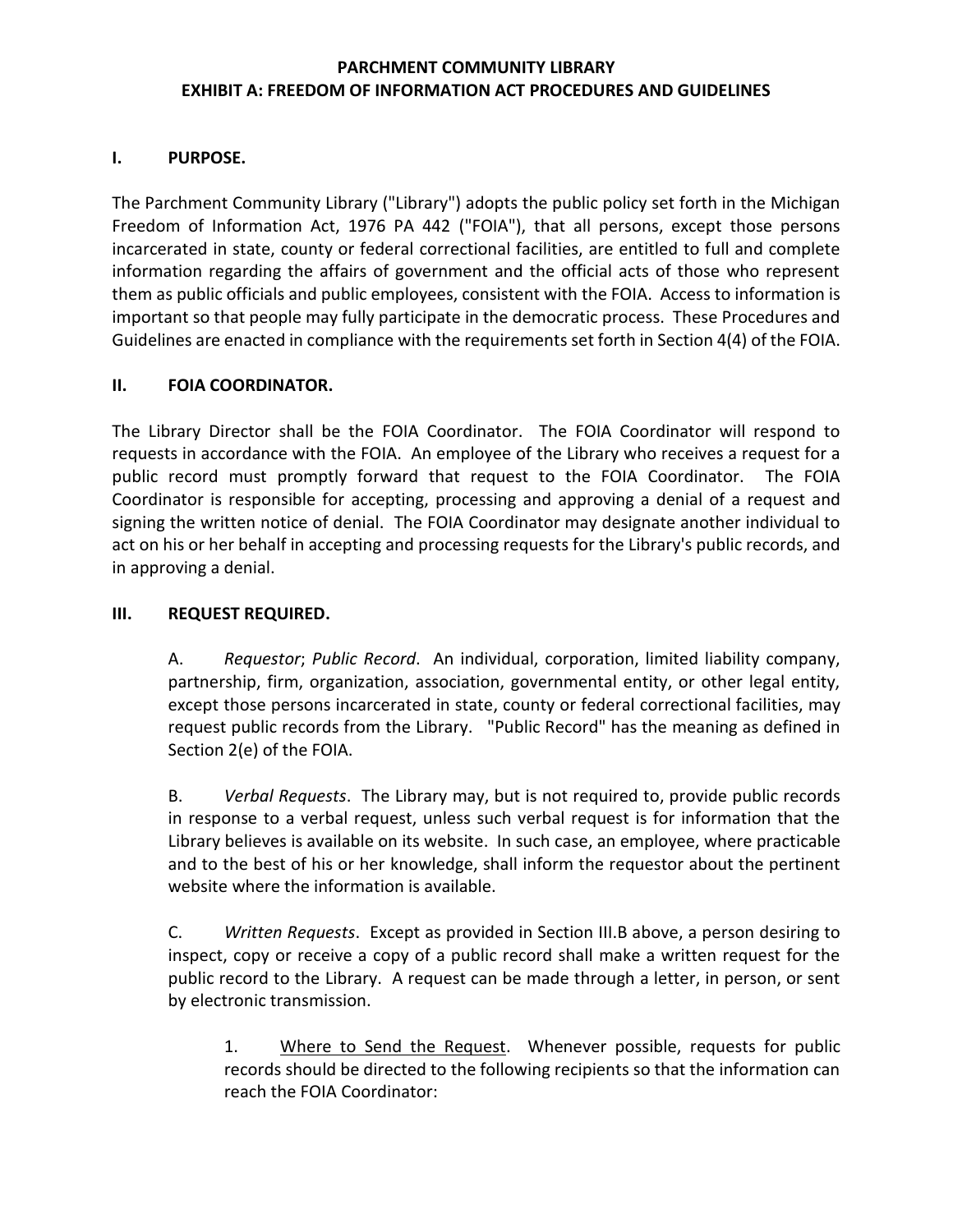a. By mail or in person:

Parchment Community Library Attn: FOIA Coordinator 401 South Riverview Drive Parchment, MI 49004

- b. By e-mail: directorparlib@gmail.com
- c. By fax: 269.343.7749

2. Sufficient Description. Requests in writing must identify the public record sufficiently to allow the Library to find the requested record. If not, the request may be denied on that basis.

3. Requester Contact Information Required. A request from a person must include the following (unless the request is from an individual who qualifies as indigent under Section 4(2)(a) of the FOIA):

a. the requesting person's complete name, address, and contact information, and

b. if the request is made by a person other than an individual, the complete name, address, and contact information of the person's agent who is an individual.

An address must be written in compliance with United States Postal Service addressing standards. Contact information must include a valid telephone number or electronic mail address.

4. Electronic Transmissions. For requests sent by electronic transmission, the following shall apply:

a. Electronic Transmissions. A written request made by facsimile, electronic mail, or other electronic transmission is not received by the Library's FOIA coordinator until 1 business day after the electronic transmission is made.

b. Spam or Junk Mail Folder**.** If a written request is sent by electronic mail and delivered to the Library's spam or junk mail folder, the request is not received until 1 day after the Library first becomes aware of the written request. The Library shall note in its records both the time a written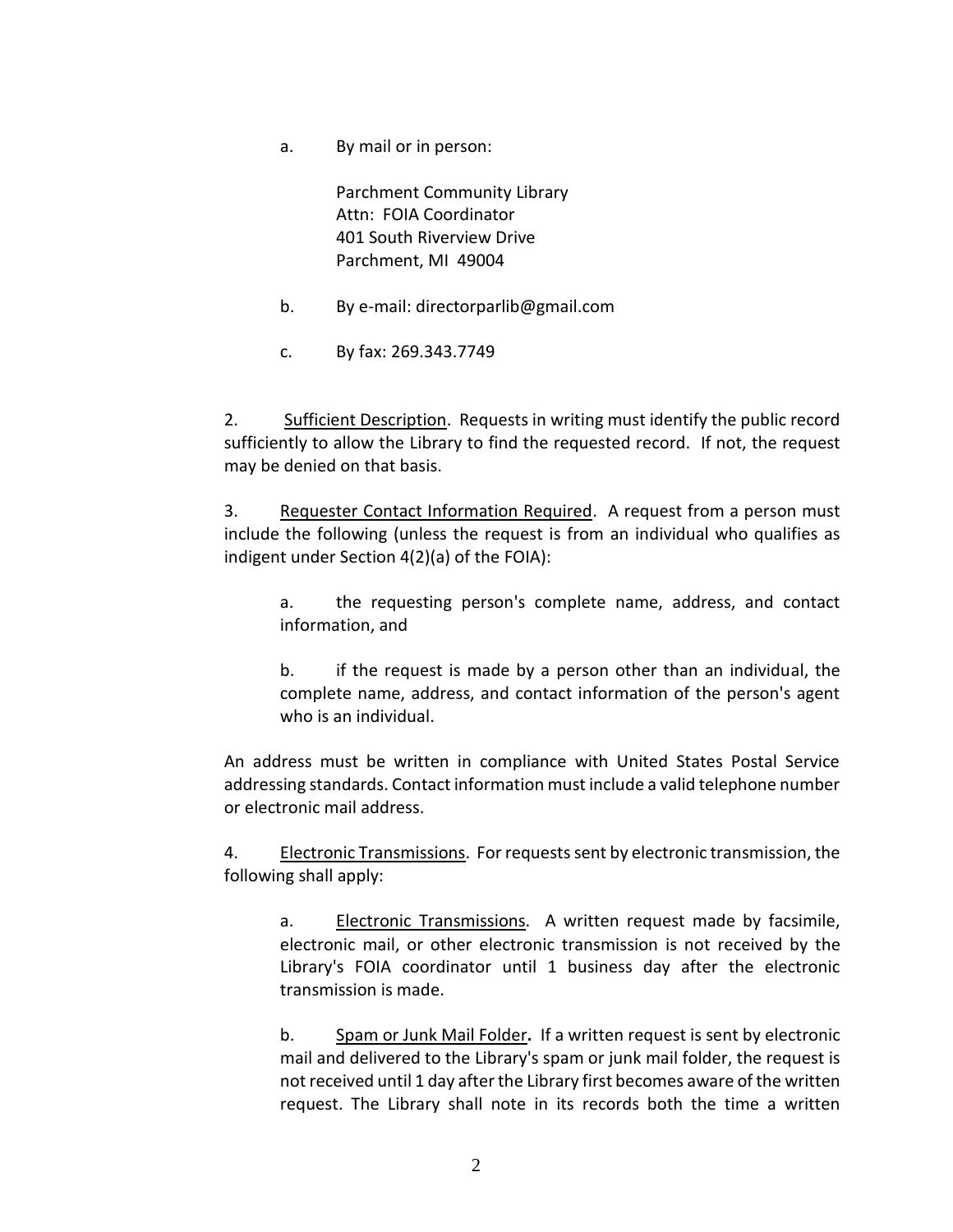request is delivered to its spam or junk mail folder and the time the Library first becomes aware of that request. The FOIA Coordinator shall be responsible for routinely monitoring the spam and junk mail folders in order to determine whether they contain any FOIA requests.

5. Specify Format. The requestor may specify whether he or she would like to inspect, receive paper copies, or receive the public records on nonpaper physical media. The Library is only required to comply with the request for specified nonpaper physical media if it has the technological capability necessary to provide the public records on the requested nonpaper physical media in the particular instance.

6. Subscription. A person has a right to subscribe to future issuances of public records that are created, issued, or disseminated on a regular basis. A subscription shall be valid for up to 6 months, at the request of the subscriber, and shall be renewable.

## **IV. PROCEDURES FOR RESPONDING TO WRITTEN FOIA REQUESTS**.

A. *Response.* Unless otherwise agreed to in writing by the person making the request, the Library shall respond to a request within 5 business days after it receives the request by:

1. Granting the request (which would include notifying the requestor that all or a portion of the public records requested are available on the website, if applicable);

2. Issuing a written notice to the requesting person denying the request;

3. Granting the request in part and issuing a written notice to the requesting person denying the request in part (which would include notifying the requestor that all or a portion of the public records requested are available on the website if applicable); or

4. Issuing a notice extending for not more than 10 business days the period during which the Library shall respond to the request.

The Library's written response shall be considered the final determination regarding the FOIA request.

B. *Understanding the Library's Response*. The Library has an obligation to respond as required under the FOIA. If the Library grants a written request in full, the requestor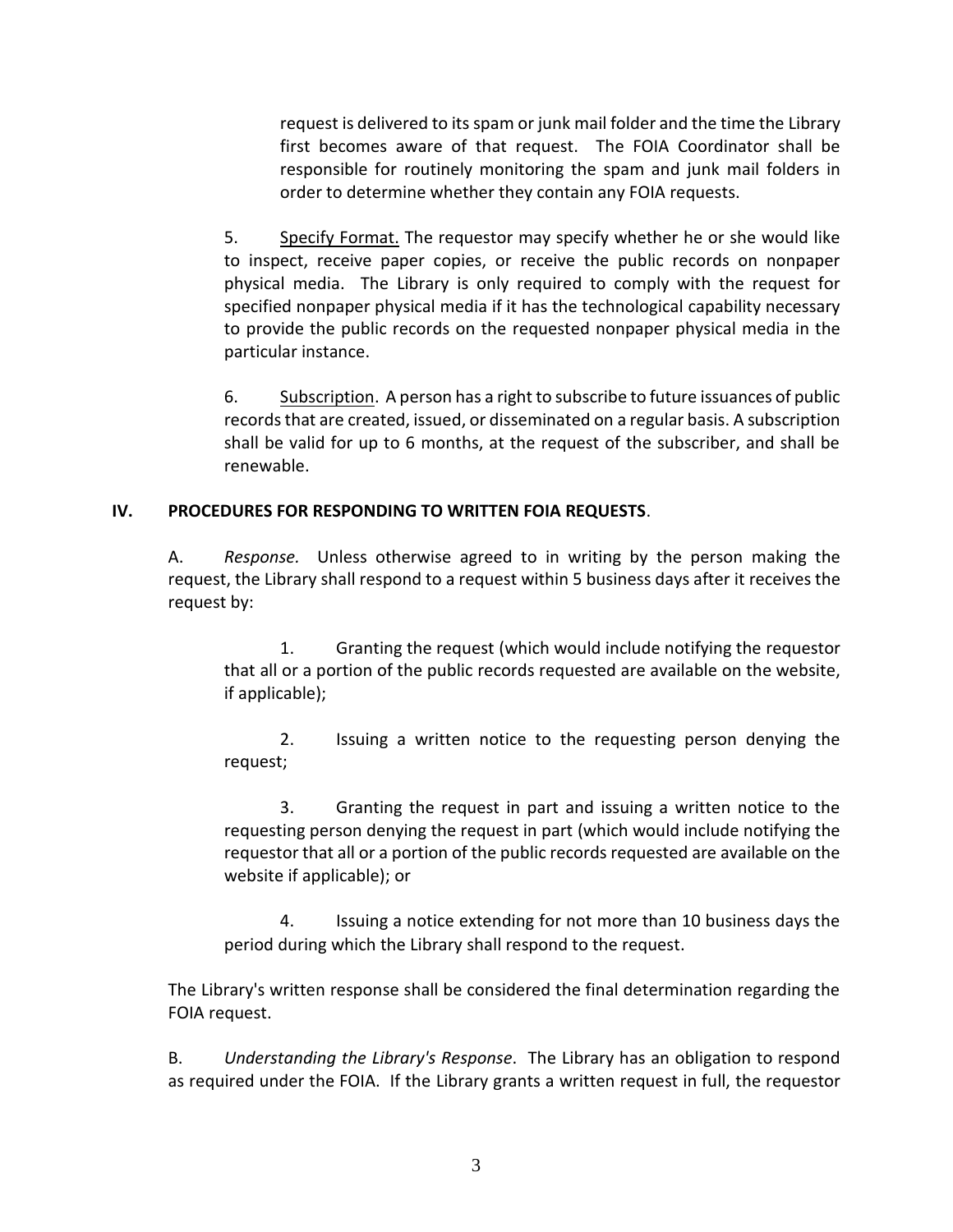will receive a notice indicating that it has been granted. However, if the request is denied or denied in part, the Library shall provide the following information:

1 Pursuant to Section 13 of the FOIA, the Library may exempt certain documents from disclosure. The FOIA Coordinator will review the request to determine if any exemptions apply. The FOIA Coordinator may request assistance from the Library's Attorney regarding the application of exemptions. If exempt, the Library shall provide an explanation of the basis under this act or other statute for the determination that the public record, or portion of that public record, is exempt from disclosure, if that is the reason for denying all or a portion of the request.

2. A certificate that the public record does not exist under the name given by the requestor or by another name reasonably known to the Library, if that is the reason for denying the request or a portion of the request. The denial letter may indicate that the letter serves as the certificate as required by the FOIA.

3. A description of a public record or information on a public record that is separated or deleted pursuant to Section 14 of the FOIA, if a separation or deletion is made.

4. A full explanation of the requesting person's right to do either of the following:

a. Submit to the Library Board a written appeal that specifically states the word "appeal" and identifies the reason or reasons for reversal of the disclosure denial; or

b. Seek judicial review of the denial under Section 10 of the FOIA.

5. Notice of the right to receive attorneys' fees and damages as provided in Section 10 of the FOIA, MCL 15.240, if, after judicial review, the court determines that the Library has not complied and orders disclosure of all or a portion of a public record.

C. *No Obligation to Create Records.* The FOIA does not require the Library to make a compilation, summary, or report of information. Further, the Library is not required to create a new public record in order to respond to a request.

D**.** *Documents Available on Website*. If the FOIA Coordinator knows or has reason to know that all or a portion of the requested information is available on its website, the Library shall notify the requestor in its written response. The written response, to the degree practicable in the specific instance, shall include a specific webpage address where the requested information is available.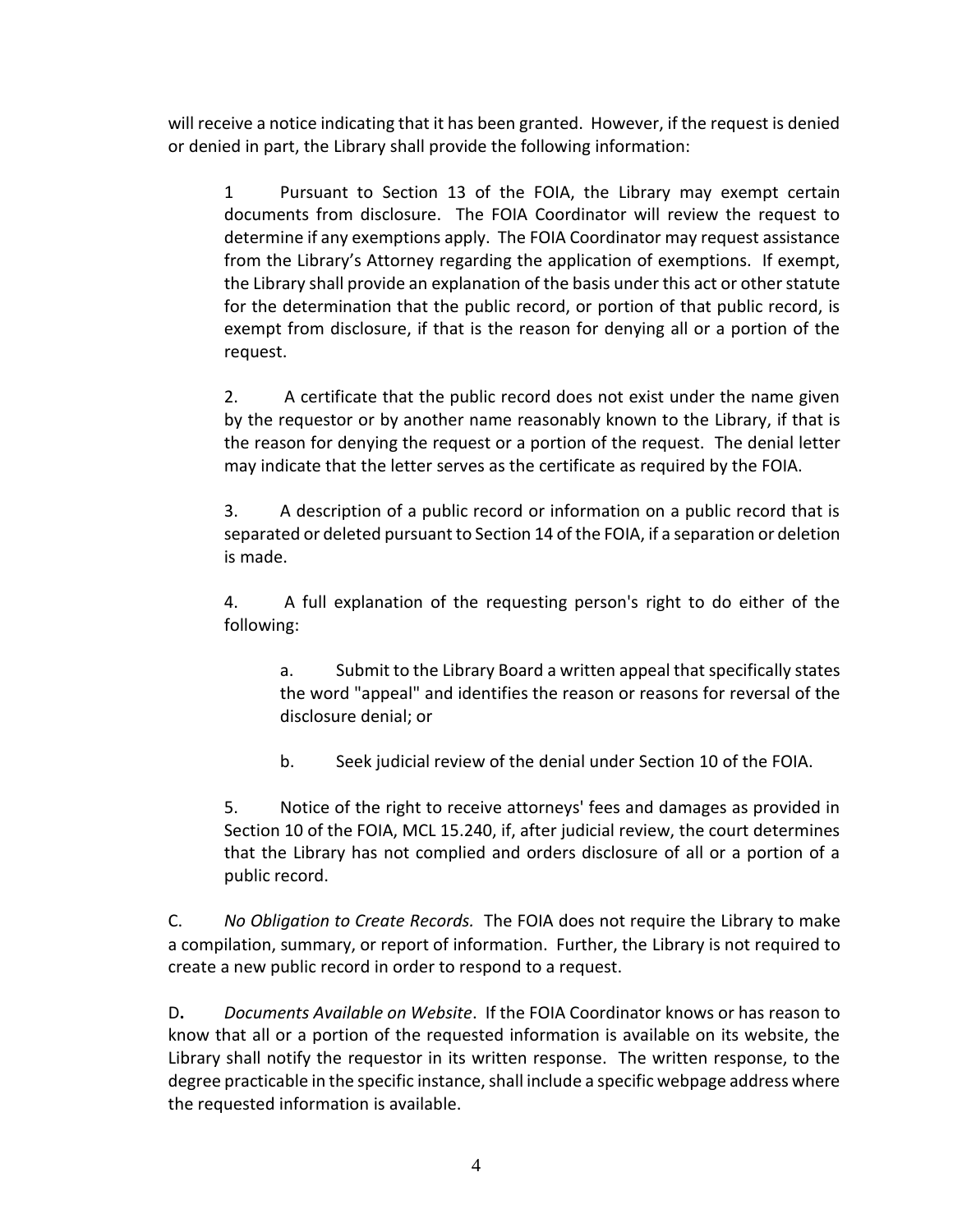If all or a portion of the requested records are available on the website and the Library has included the website address in its written response but the requestor wants the public records in a paper format or other nonpaper physical media, the Library shall provide the public records in the specified format. On the detailed itemization, the Library shall separate the requested public records that are available on its website from those that are not available on the website and shall inform the requestor of the additional charge to receive copies of the public records that are available on its website.

#### **V. FEES.**

The Library may charge a fee for a public record search, for the necessary copying of a public record for inspection, or for providing a copy of a public record because it has established, made publicly available, and follows these Procedures and Guidelines and the FOIA. The fee shall be limited to actual mailing costs and to the actual incremental cost of duplication or publication including labor; the cost of search, examination and review; and the deletion and separation of exempt information from non-exempt information as set forth more fully in these Procedures and Guidelines. The FOIA Coordinator shall provide a detailed itemization of costs on a standard form, as required under Section 4(4) of the FOIA ("Detailed Itemization"). The total fee shall not exceed the sum of the following components:

- A. *Labor Costs*:
	- 1. Searching for, Locating and Examining.

a. The Library may charge for searching for, locating and examining public records in conjunction with receiving and fulfilling a granted written request.

b. The Library shall not charge more than the hourly wage of its lowest-paid employee capable of searching for, locating, and examining the public records in the particular instance regardless of whether that person is available or who actually performs the labor.

c. These labor costs shall be estimated and charged in increments of 15 minutes, with all partial time increments rounded down.

## 2. Separating and Deleting Exempt from Non-Exempt:

a. For services performed by an employee of the Library, the Library shall not charge more than the hourly wage of its lowest-paid employee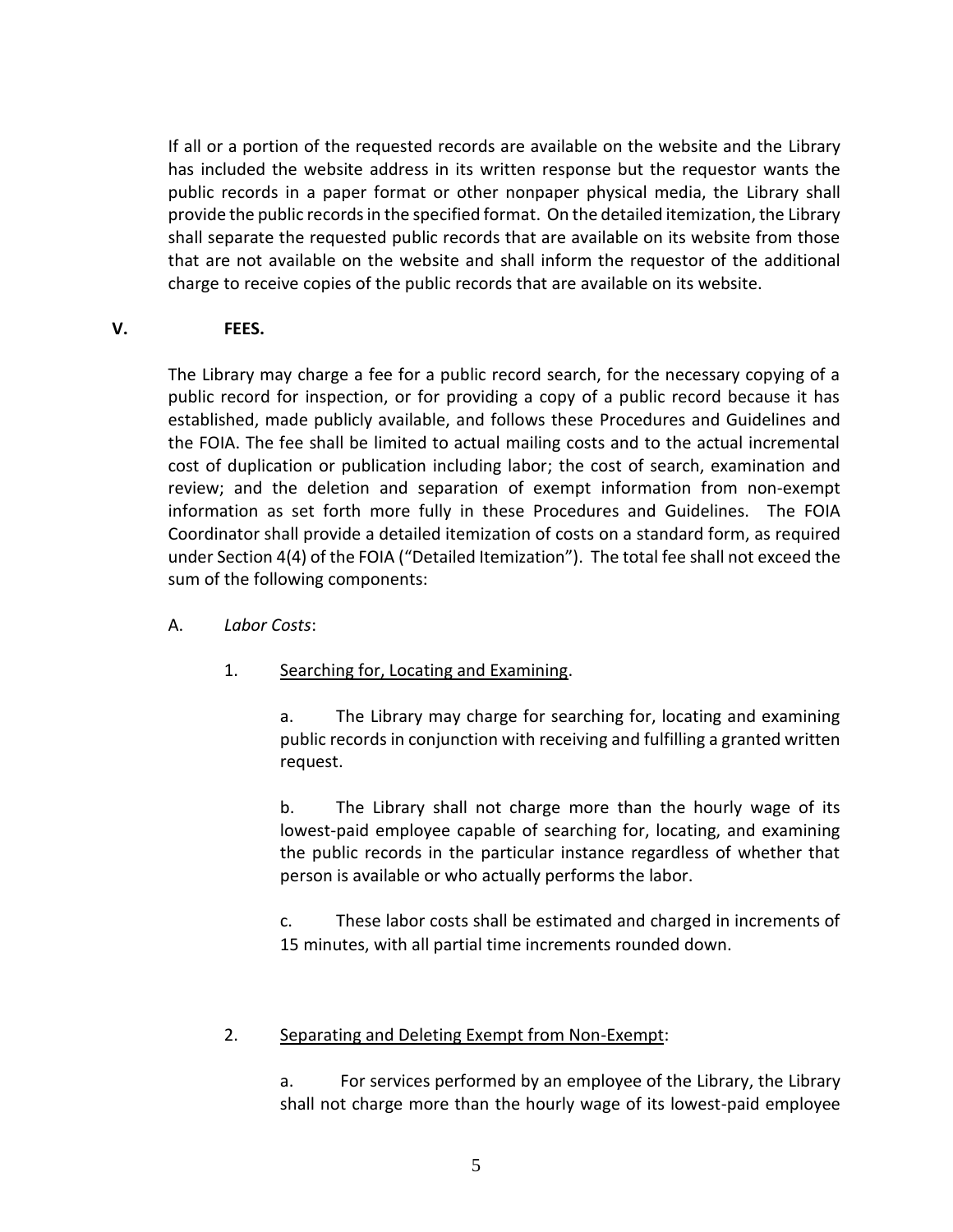capable of separating and deleting exempt information from non-exempt information in the particular instance, regardless of whether that person is available or who actually performs the labor. All references in these Procedures and Guidelines to separating and deleting exempt information from non-exempt information shall refer to the separation and deletion requirements set forth in Section 14 of the FOIA, MCL 15.244.

b. If the Library does not employ a person capable of separating and deleting exempt information from non-exempt information in the particular instance, it may treat necessary contracted labor costs used for the separating and deleting of exempt information from non-exempt information in the same manner as employee labor costs when calculating charges under this subdivision if all of the following occur:

> 1) The Library's FOIA Coordinator determines on a case-bycase basis that the Library does not employ a person capable of separating and deleting exempt information from non-exempt information.

> 2) The Library clearly notes the name of the contracted person or firm on the Detailed Itemization.

> 3) Total labor costs calculated for contracted labor costs shall not exceed an amount equal to 6 times the state minimum hourly wage rate.

c. These labor costs shall be estimated and charged in increments of 15 minutes, with all partial time increments rounded down.

d. The Library shall not charge for labor directly associated with redaction if it knows or has reason to know that it previously redacted the public record in question and the redacted version is still in the Library's possession.

f. If the Library directly or indirectly administers or maintains an official internet presence, any public records available to the general public on that internet site at the time the request is made are exempt from this labor charge.

#### 3. Duplication or Publication Labor Charges.

a. The Library may charge labor costs for duplication and publication, including making paper copies, making digital copies, or transferring digital public records to be given to the requestor on nonpaper physical media or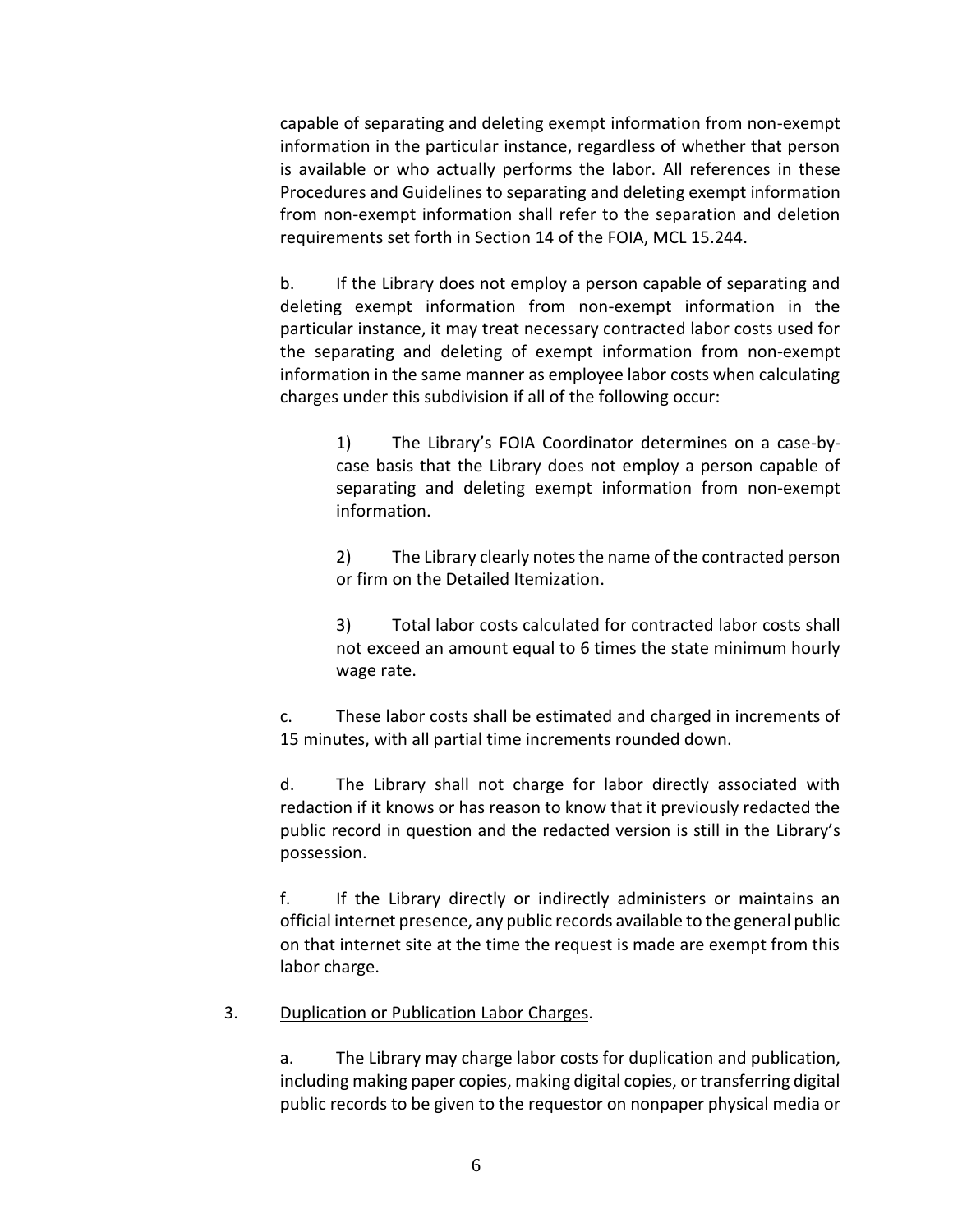through the internet or other electronic means as stipulated by the requestor.

b. The Library shall not charge more than the hourly wage of its lowest-paid employee capable of necessary duplication or publication in the particular instance, regardless of whether that person is available or who actually performs the labor.

c. Labor costs shall be estimated and charged in increments of one (1) minute, with all partial time increments rounded down.

4. Fringe Benefit Costs. The Library may also add up to 50% to the applicable labor charge amount to cover or partially cover the cost of fringe benefits if it clearly notes the percentage multiplier used to account for benefits in the Detailed Itemization. Subject to the 50% limitation, the Library shall not charge more than the actual cost of fringe benefits, and overtime wages shall not be used in calculating the cost of fringe benefits.

If all or a portion of the requested records are available on the website and the Library has included the website address in its written response but the requestor wants the public records in a paper format or other nonpaper physical media, the Library shall provide the public records in the specified format but may use a fringe benefit multiplier greater than the 50% limitation, not to exceed the actual costs of providing the information in the specified format.

5. Overtime Wages. Overtime wages shall not be included in the calculation of labor costs unless overtime is specifically stipulated by the requestor and clearly noted on the Detailed Itemization.

6. Itemization. All labor fee components shall be itemized using both the hourly wage and the number of hours charged on the Detailed Itemization.

7. Unreasonably High Costs. The labor fee shall not be charged for (1) searching for, locating and examining of public records, or (2) the cost of the deletion and separation of exempt information from non-exempt information, unless failure to charge a fee would result in unreasonably high costs to the Library because of the nature of the request in the particular instance, and the Library specifically identifies the nature of these unreasonably high costs. The FOIA Coordinator has authority to determine when the costs are unreasonably high in a particular instance, including, but not limited to, instances when the costs would be excessive and beyond the normal or usual amounts for responding to a request. In doing so, the FOIA Coordinator may take into account considerations such as the volume and complexity of the FOIA request as well as the Library's particular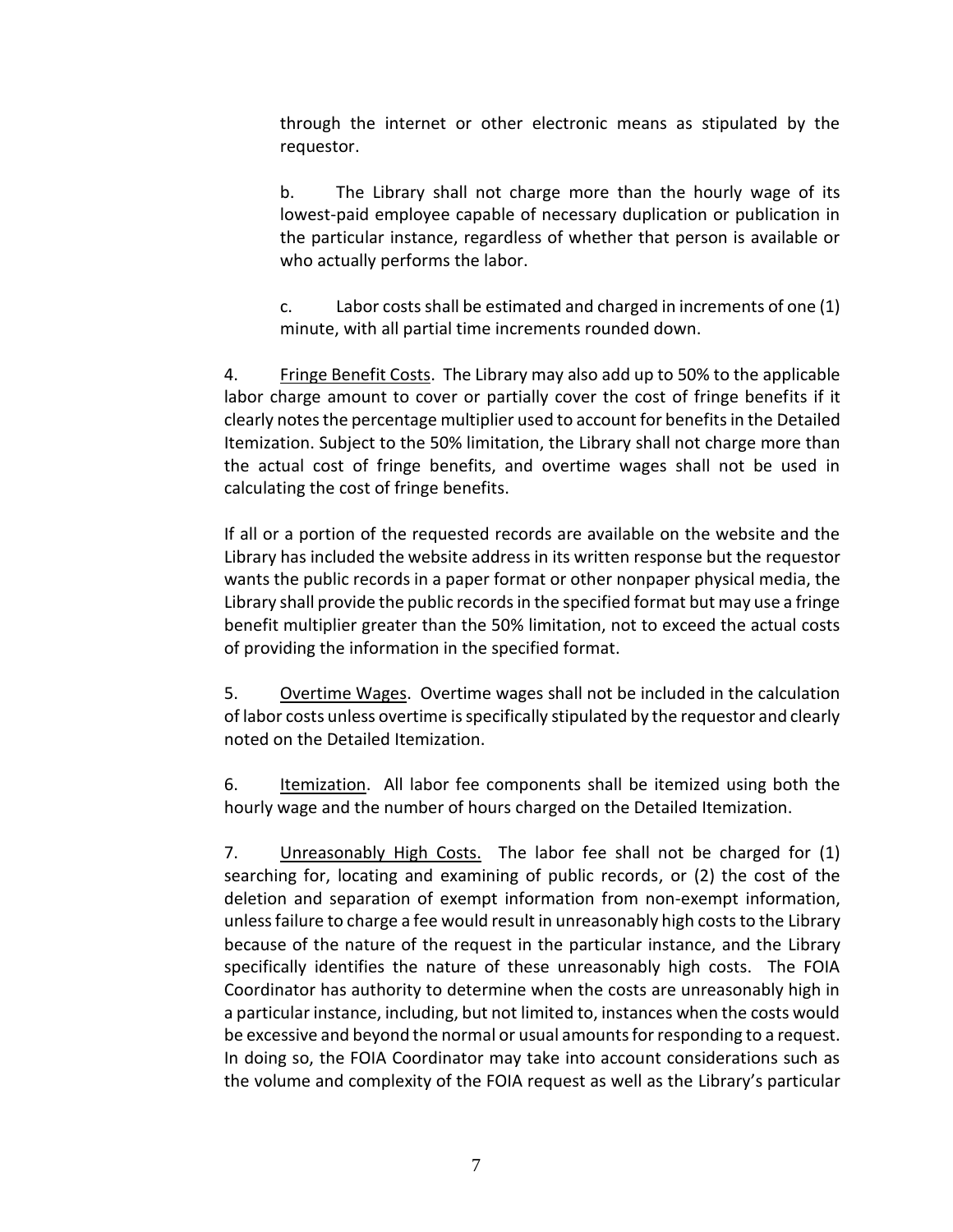fiscal condition at the time of the request or any other conditions authorized by law.

B. *Other Costs.*

1. Nonpaper Physical Media. Costs for providing records on nonpaper physical media.

a. The requestor may stipulate that the public records be provided on nonpaper physical media, electronically mailed, or otherwise electronically provided to him or her in lieu of paper copies. The Library is not required to provide the documents on nonpaper physical media if it lacks the technological capability necessary to provide records on the requested particular nonpaper physical media.

b. For public records provided to the requestor on nonpaper physical media, the Library may charge the actual and most reasonably economical cost of the computer discs, computer tapes, or other digital or similar media. The Library may use (but is not required to) a computer disc, thumb drive or other nonphysical media provided by the requestor but only if it is provided in its original packaging. Because the safety and security of the Library's computers and network is of important public interest, the Library may take that security interest into account when determining the means of providing the documents on nonpaper physical media.

#### 2. Costs for Providing Paper Copies.

a. For paper copies of public records provided to the requestor, the Library may charge the actual total incremental cost of necessary duplication or publication, not including labor.

b. The cost of paper copies shall be calculated as a total cost per sheet of paper and shall be itemized and noted in a manner that expresses both the cost per sheet and the number of sheets provided.

c. The fee shall not exceed 10 cents per sheet of paper for copies of public records made on 8-1/2- by 11-inch paper or 8-1/2- by 14-inch paper. For all other paper sizes, the Library may charge the actual total incremental cost of duplication or publication, not including labor.

d. The Library shall utilize the most economical means available for making copies of public records, including using double-sided printing, if cost saving and available.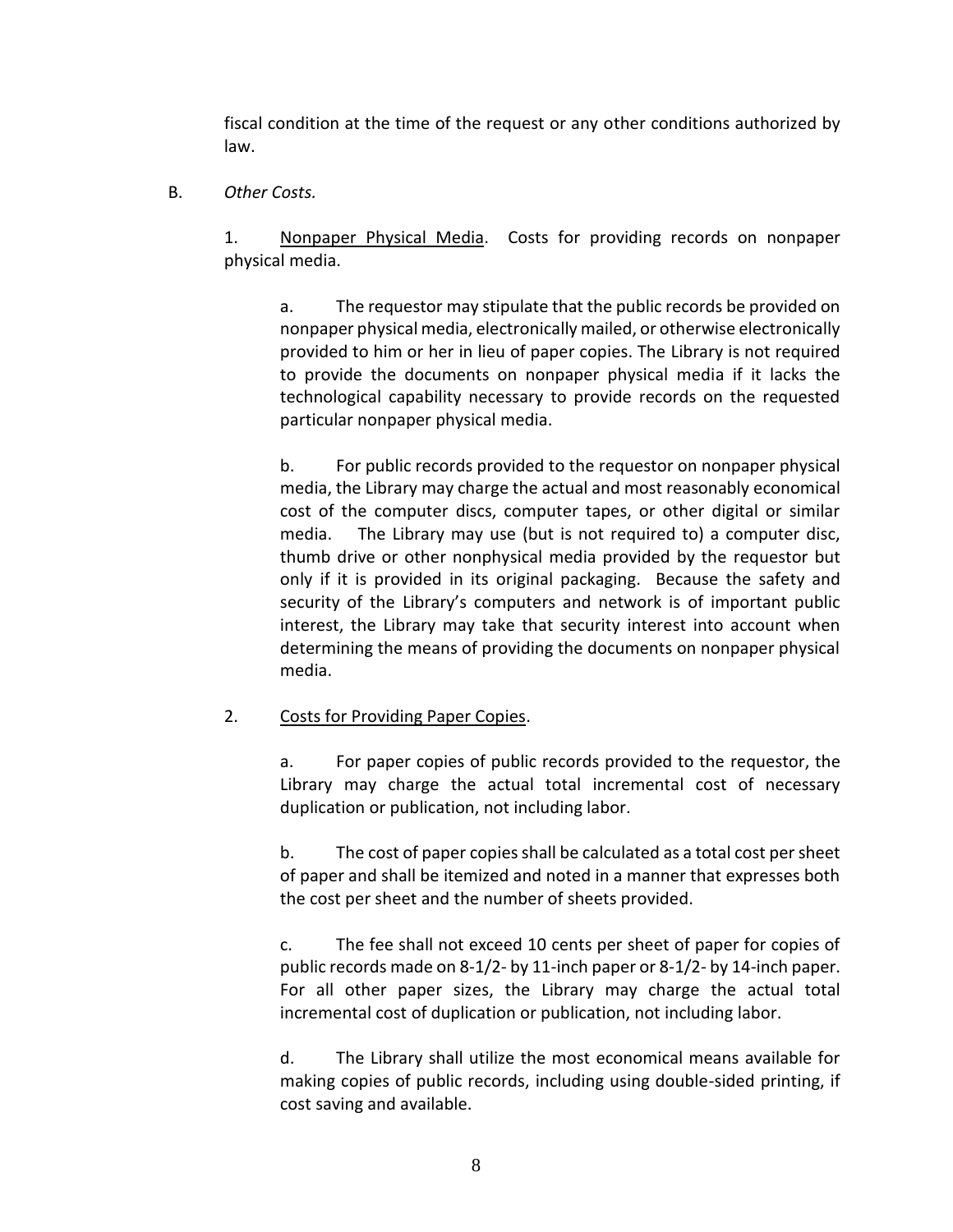# 3. Mailing Costs.

a. The Library shall charge the actual cost of mailing, if any, for sending the public records in a reasonably economical and justifiable manner.

b. The Library shall not charge more for expedited shipping or insurance unless specifically stipulated by the requestor, but may otherwise charge for the least expensive form of postal delivery confirmation when mailing public records.

- C. *Statutory Fees*. The fees set forth in this Section V do not apply to public records prepared under an act or statute specifically authorizing the sale of those public records to the public, or if the amount of the fee for providing a copy of the public record is otherwise specifically provided by an act or statute.
- D. *Fees Paid Before Providing Documents.* The Library shall require that all fees be paid in full before providing records in response to granted or granted in part written requests.

## **VI. DEPOSIT.**

A. *Deposit*. In either the Library's initial response or subsequent response as described under Section 5(2)(d), the Library may require a good-faith deposit before providing the public records to the requestor if the entire fee estimate or charge authorized the FOIA exceeds \$50.00, based on a good-faith calculation of the total. The deposit shall not exceed 1/2 of the total estimated fee, and the Library's request for a deposit shall be included in the Detailed Itemization. The response shall also contain a best efforts estimate by the Library regarding the time frame it will take the Library to comply with the law in providing the public records to the requestor. The time frame estimate is nonbinding upon the Library, but the Library shall provide the estimate in good faith and strive to be reasonably accurate and to provide the public records in a manner based on this state's public policy under Section 1 and the nature of the request in the particular instance. If the Library does not respond in a timely manner as required by the FOIA, it is not relieved from its requirements to provide proper fee calculations and time frame estimates in any tardy responses. Providing an estimated time frame does not relieve the Library from any of the other requirements of this act.

B. *Increased Deposit For Prior Unpaid Requests*. After the Library has granted and fulfilled a written request from an individual under this act, if the Library has not been paid in full the total amount for the copies of public records that the Library made available to the individual as a result of that written request, the Library may require a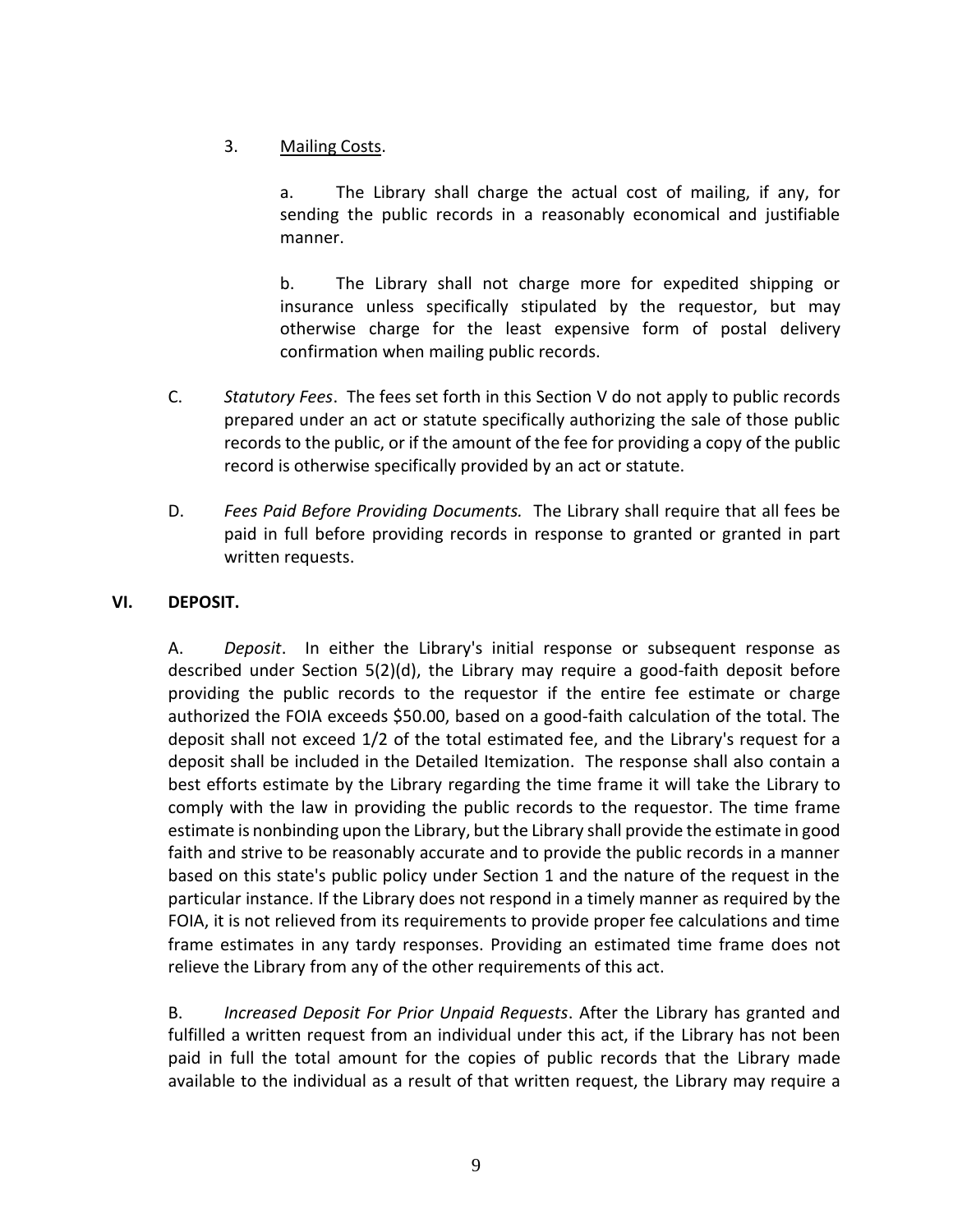deposit of up to 100% of the estimated fee before it begins a full public record search for any subsequent written request from that individual if all of the following apply:

1. The final fee for the prior written request was not more than 105% of the estimated fee.

2. The public records made available contained the information being sought in the prior written request and are still in the Library's possession.

3. The public records were made available to the individual, subject to payment, within the time frame estimate described Section 4(7) of the FOIA.

4. Ninety days have passed since the Library notified the individual in writing that the public records were available for pick up or mailing.

5. The individual is unable to show proof of prior payment to the Library.

6. The Library calculates a Detailed Itemization that is the basis for the current written request's increased estimated fee deposit.

The Library shall no longer require an increased estimated fee deposit from an individual described above if any of the following apply:

1. The individual is able to show proof of prior payment in full to the Library;

2. The Library is subsequently paid in full for the applicable prior written request; or

3. Three hundred sixty-five days have passed since the individual made the written request for which full payment was not remitted to the Library.

C. *Payment of Deposit; Abandonment of Request*. If a deposit that is required under Subsection 4(8) or 4(11) of the FOIA (as described in Subsection VI.A and B above) is not received by the Library within 45 days from receipt by the requesting person of the notice that a deposit is required, and if the requesting person has not filed an appeal of the deposit amount, the request shall be considered abandoned by the requesting person and the public body is no longer required to fulfill the request. This notice of a deposit requirement is considered received 3 days after it is sent, regardless of the means of transmission. Notice of a deposit requirement will include notice of the date by which the deposit must be received, which date is 48 days after the date the notice is sent.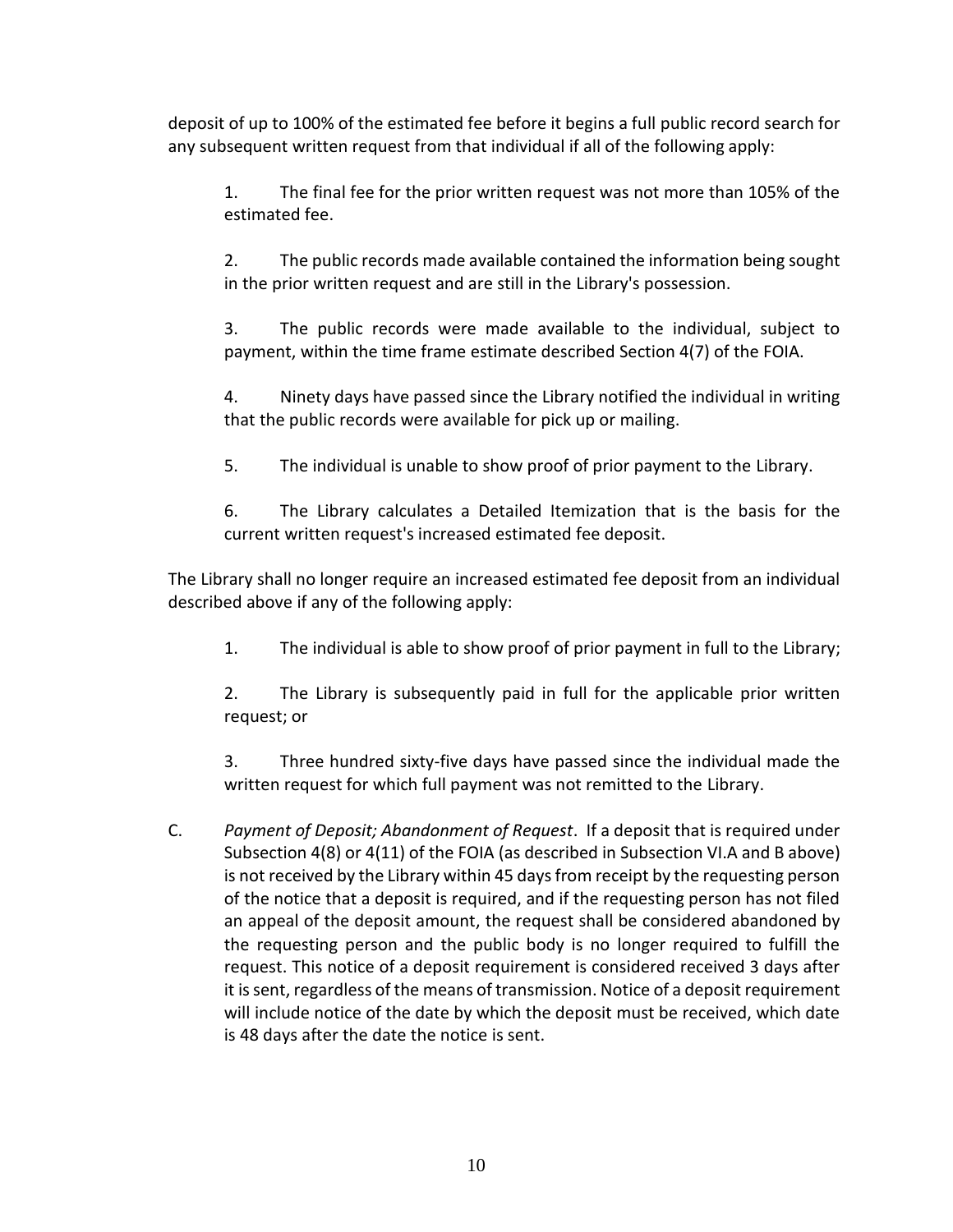#### **VII. WAIVER OR REDUCTION OF FEES.**

A. *Waiver of Fees of First \$20.00*. A public record search shall be made and a copy of a public record shall be furnished without charge for the first \$20.00 of the fee for each request by either of the following:

1. Indigency. An individual who is entitled to information under this act and who submits an affidavit stating that the individual is indigent and receiving specific public assistance or, if not receiving public assistance, stating facts showing inability to pay the cost because of indigency.

a. If the requestor is eligible for a requested discount, the Library shall fully note the discount on the Detailed Itemization.

b. If a requestor is ineligible for the discount, the Library shall inform the requestor specifically of the reason for ineligibility in the Library's written response. An individual is ineligible for this fee reduction if any of the following apply:

> 1) The individual has previously received discounted copies of public records from the Library twice during that calendar year.

> 2) The individual requests the information in conjunction with outside parties who are offering or providing payment or other remuneration to the individual to make the request, as verified by an affidavit executed by the requestor.

2. Certain Non-Profit Organizations. A non-profit organization formally designated by the state to carry out activities under subtitle C of the developmental disabilities assistance and bill of rights act of 2000, Public Law 106- 402, and the protection and advocacy for individuals with mental illness act, Public Law 99-319, or their successors, if the request meets all of the following requirements:

a. Is made directly on behalf of the organization or its clients.

b. Is made for a reason wholly consistent with the mission and provisions of those laws under section 931 of the mental health code, 1974 PA 258, MCL 330.1931.

c. Is accompanied by documentation of its designation by the state, if requested by the Library.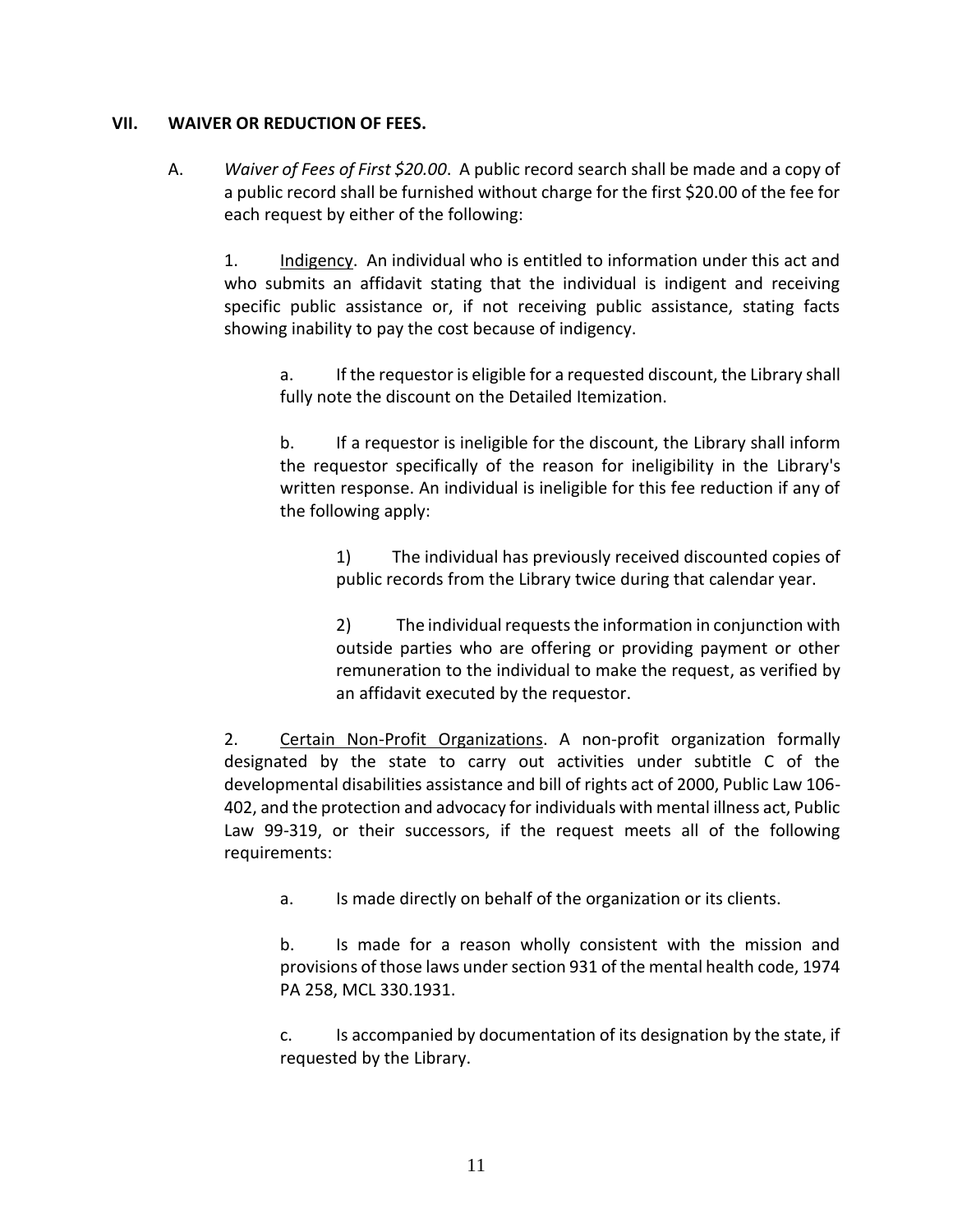B. *Public Interest Reduction or Waiver.* The FOIA Coordinator may reduce or waive the imposition of fees if the FOIA Coordinator determines that a waiver or reduction of the fee is in the public interest because searching for or furnishing copies of the public record can be considered as primarily benefiting the general public.

C. *Reduction for Late Responses.* If the Library does not respond to a written request in a timely manner as required by the FOIA, the Library shall do the following:

1. Reduce the charges for labor costs by 5% for each day the Library exceeds the time permitted, with a maximum 50% reduction, if either of the following applies:

a. The late response was willful and intentional.

b. The written request:

(i) included language that conveyed a request for information within the first 250 words of the body of a letter, facsimile, electronic mail, or electronic mail attachment, or

(ii) The written request specifically included the words, characters, or abbreviations for "freedom of information", "information", "FOIA", "copy", or a recognizable misspelling of such, or appropriate legal code reference for this act, on the front of an envelope, or in the subject line of an electronic mail, letter, or facsimile cover page.

2. If a charge reduction is required, the Library shall fully note the charge reduction on the Detailed Itemization.

## **IX. INSPECTION.**

Upon request, the Library must furnish a requesting person a reasonable opportunity for inspection and examination of its public records, and must furnish reasonable facilities for making memoranda or abstracts from its public records during the usual business hours. Pursuant to Section 4(1) of the FOIA, the Library may charge a fee for the public record search, for the necessary copying of a public record for inspection or for providing a copy of the public record after inspection.

The FOIA permits the Library to make reasonable rules necessary to protect its public records and to prevent excessive and unreasonable interference with the discharge of its functions. The Library must protect public records from loss, unauthorized alteration, mutilation, or destruction. As such, the Library authorizes the FOIA Coordinator to determine whether in a particular circumstance an employee or agent of the Library must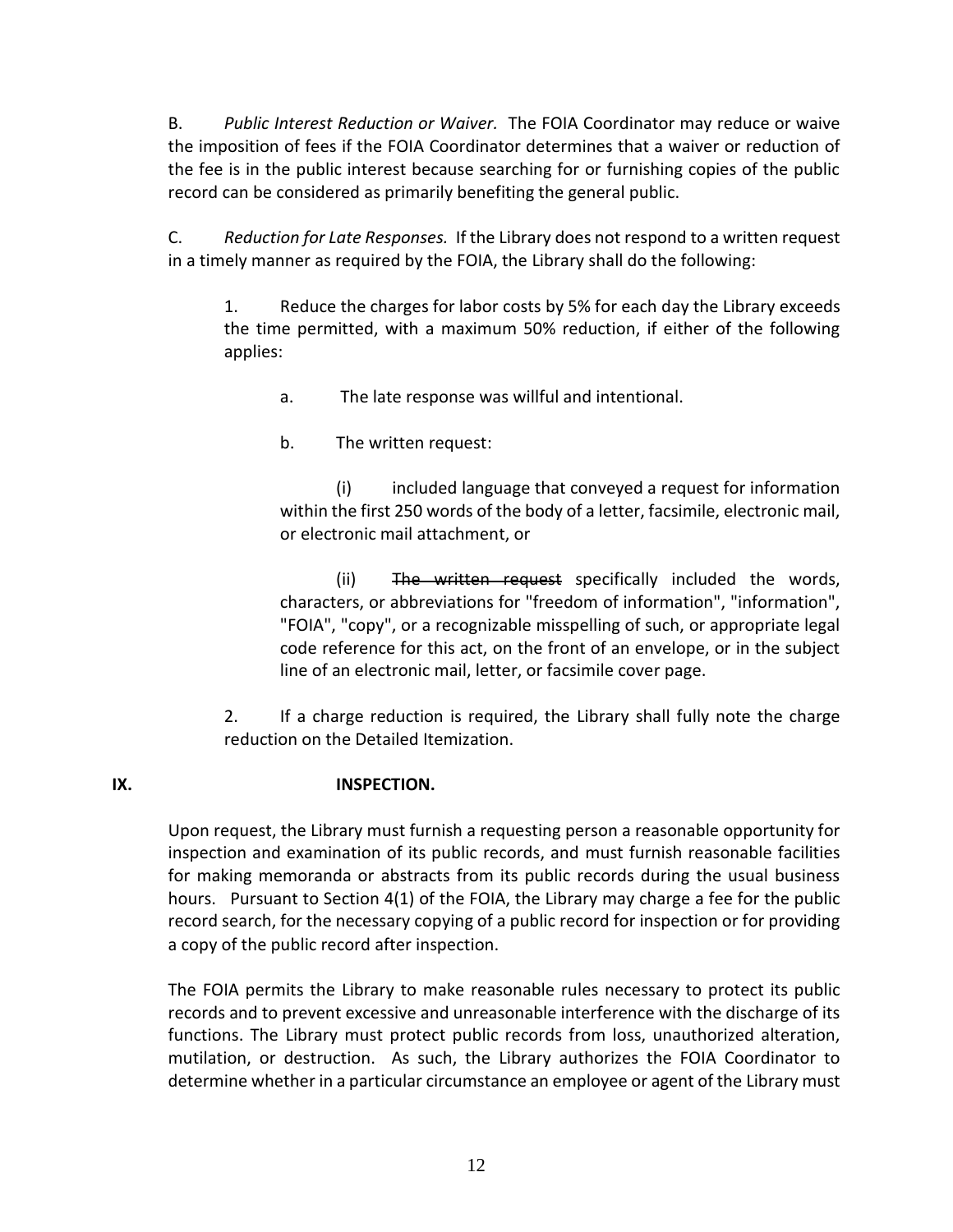be present at any inspection of documents to protect the public records, and in such cases may assess charges as appropriate under law.

## **X**. **CERTIFIED COPIES.**

The Library must, upon written request, furnish a requesting person a certified copy of the public record disclosed in whole or in part by the Library.

# **XI. APPEALS.**

A. *Appeal of a Final Determination to Deny All or a Portion of the Request*.

1. Submit an Appeal. If a requestor desires to appeal all or part of a final determination to deny a request, the requestor must submit to the Parchment Community Library Board ("Library Board") a written appeal that specifically states the word "appeal" and identifies the reason or reasons for reversal of the denial.

2. Receipt of Appeal. The Library Board is not considered to have received a written appeal until the first regularly scheduled meeting of the Library Board following submission of the written appeal.

3. Response to Appeal. Within 10 business days after receiving a written appeal, the Library Board shall do 1 of the following:

a. Reverse the disclosure denial.

b. Issue a written notice to the requesting person upholding the disclosure denial.

c. Reverse the disclosure denial in part and issue a written notice to the requesting person upholding the disclosure denial in part.

d. Under unusual circumstances, issue a notice extending for not more than 10 business days the period during which the Library Board shall respond to the written appeal. The Library Board shall not issue more than 1 notice of extension for a particular written appeal.

# B. *Appeals of Fees (Including Deposits).*

1. Submit an Appeal. If the Library requires a fee that exceeds the amount permitted under these Procedures and Guidelines or Section 4 of the FOIA, the requesting person may submit to the Library Board a written appeal for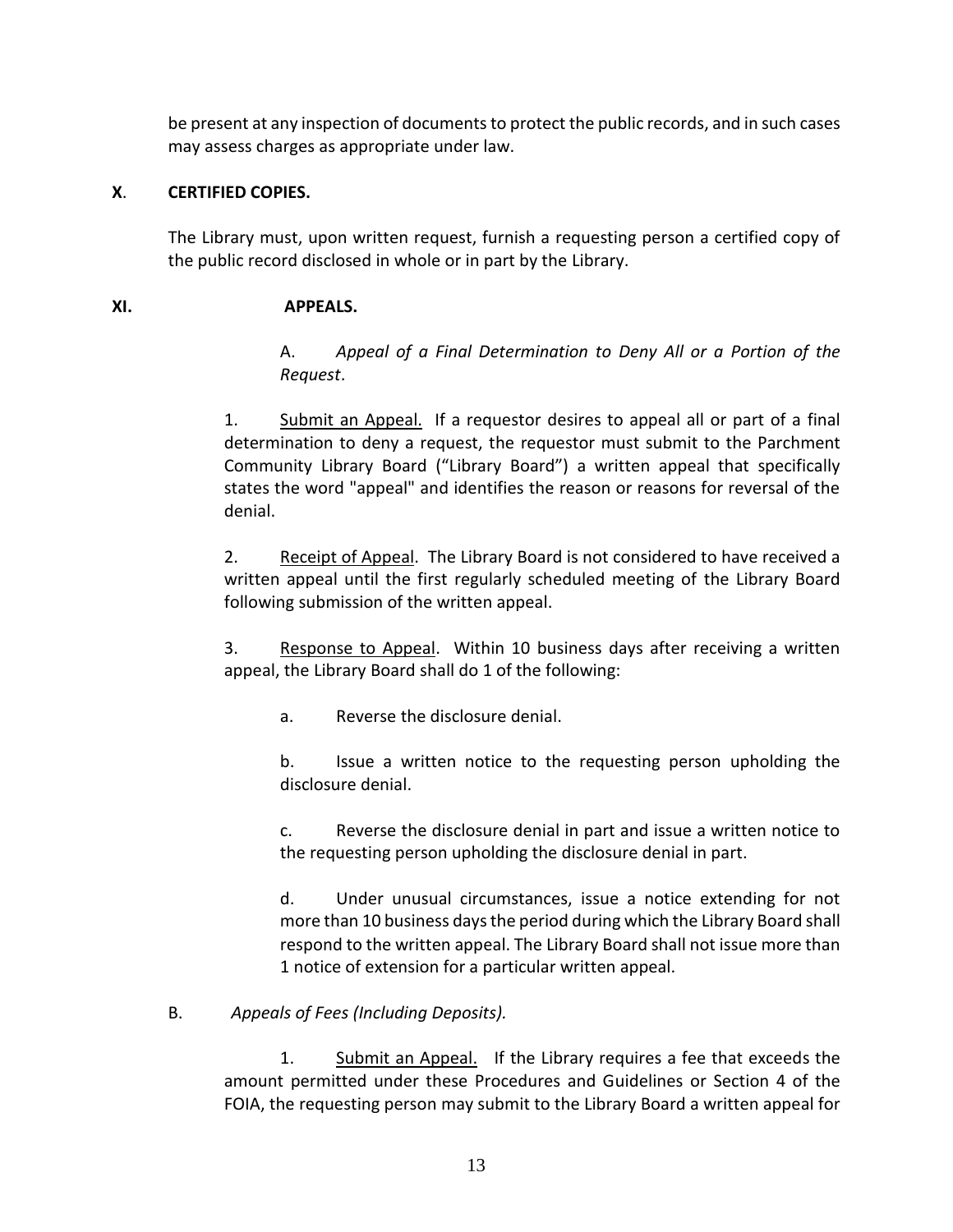a fee reduction that specifically states the word "appeal" and identifies how the required fee exceeds the amount permitted under these Procedures and Guidelines or Section 4 of the FOIA.

2. Receipt of Appeal. The Library Board is not considered to have received a written appeal under until the first regularly scheduled meeting of the Library Board following submission of the written appeal.

3. Response of Appeal. Within 10 business days after receiving a written appeal, the Library Board shall do 1 of the following:

a. Waive the fee.

b. Reduce the fee and issue a written determination to the requesting person indicating the specific basis under Section 4 of the FOIA that supports the remaining fee. The determination shall include a certification from the Library Board that the statements in the determination are accurate and that the reduced fee amount complies with its publicly available Procedures and Guidelines and Section 4 of the FOIA.

c. Uphold the fee and issue a written determination indicating the specific basis under Section 4 of the FOIA that supports the required fee. The determination shall include a certification from the Library Board that the statements in the determination are accurate and that the fee amount complies with these Procedures and Guidelines and Section 4 of the FOIA.

d. Issue a notice extending for not more than 10 business days the period during which the Library Board must respond to the written appeal. The notice of extension shall include a detailed reason or reasons why the extension is necessary. The Library Board shall not issue more than 1 notice of extension for a particular written appeal.

## **XII. CIVIL ACTION.**

## A. *Civil Action for Non-Disclosure or Denial of Public Records.*

1. Civil Action After Appeal: If the Library Board fails to respond to a written appeal or if the Library Board upholds all or a portion of the disclosure denial that is the subject of the written appeal, the requesting person may seek judicial review of the nondisclosure by commencing a civil action within 180 days after the Library's final determination to deny a request.

2. Civil Action Directly After Denial. A requestor may also commence a civil action in the circuit court to compel the Library's disclosure of the public records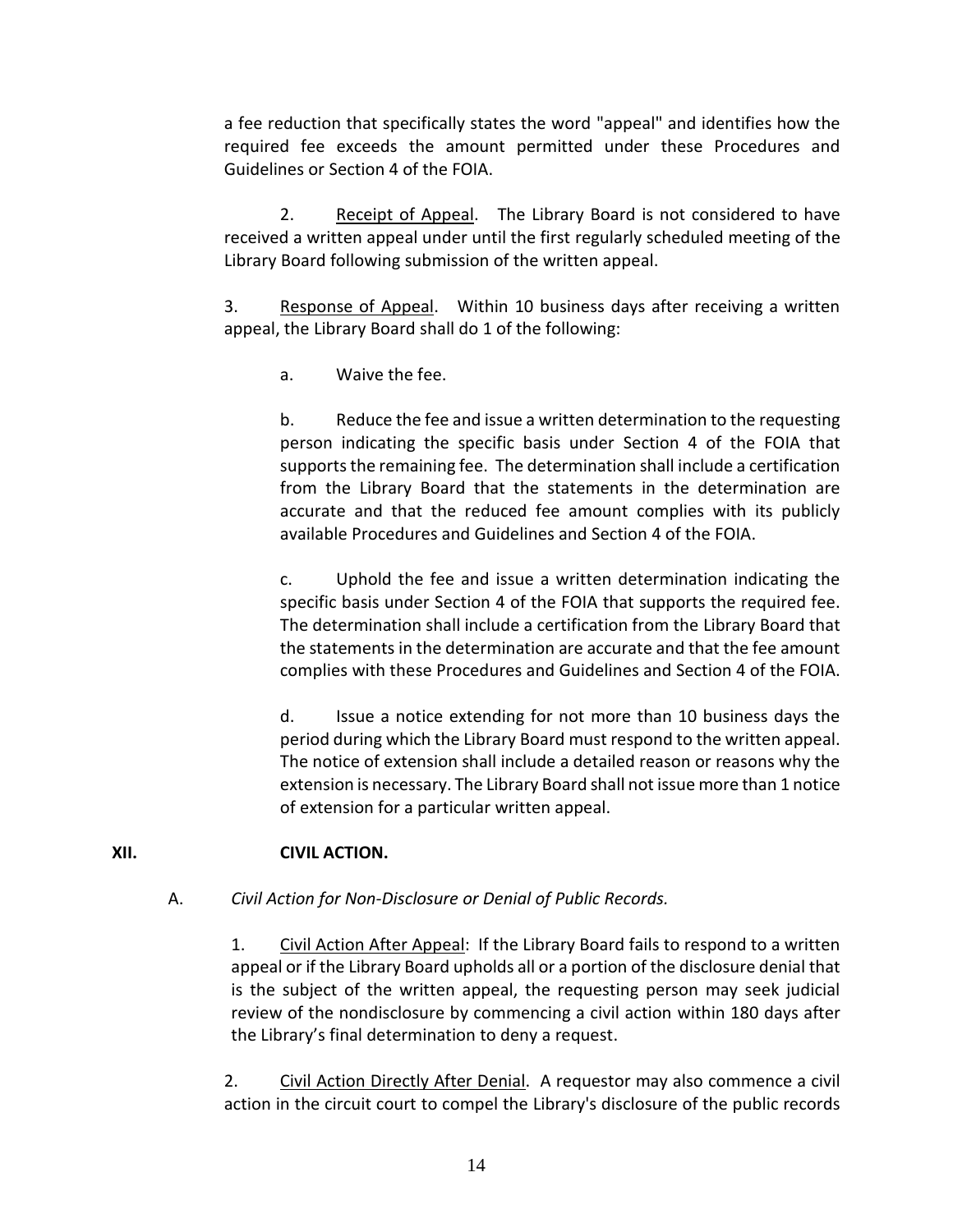within 180 days after the Library's final determination to deny a request. The requestor is not required to appeal the denial to the Library Board before commencing the civil action.

3. Remedies; Fines. If the court determines a public record is not exempt from disclosure, it shall order the Library to cease withholding or to produce all or a portion of a public record wrongfully withheld. If the person prevails, the court shall award reasonable attorneys' fees, costs, and disbursements. If the person or Library prevails in part, the court may, in its discretion, award all or an appropriate portion of reasonable attorneys' fees, costs, and disbursements. If the court determines that the Library has arbitrarily and capriciously violated this act by refusal or delay in disclosing or providing copies of a public record, the court shall order the Library to pay a civil fine of \$1,000.00 and shall award, in addition to any actual or compensatory damages, punitive damages in the amount of \$1,000.00.

B. *Civil Action Regarding Fees.*

1. Civil Action After Appeal. A requestor may commence a civil action in the circuit court for a fee reduction if the Library (1) failed to respond to a written appeal or (2) made a determination on a written appeal. A requester must submit an appeal to the Library Board for a fee reduction before commencing a civil action. If a civil action is commenced against the Library, the Library is not obligated to complete the processing of the written request for the public record at issue until the court resolves the fee dispute. This action must be filed within 45 days after receiving notice of the determination of an appeal to the Library Board.

2. Remedies; Fines. If the requesting person prevails by receiving a reduction of 50% or more of the total fee, the court may, in its discretion, award all or an appropriate portion of reasonable attorneys' fees, costs, and disbursements. If the court determines the Library has arbitrarily and capriciously violated this act by charging an excessive fee, the court shall order the Library to pay a civil fine of \$500.00, which shall be deposited in the general fund of the state treasury. The court may also award, in addition to any actual or compensatory damages, punitive damages in the amount of \$500.00 to the person seeking the fee reduction.